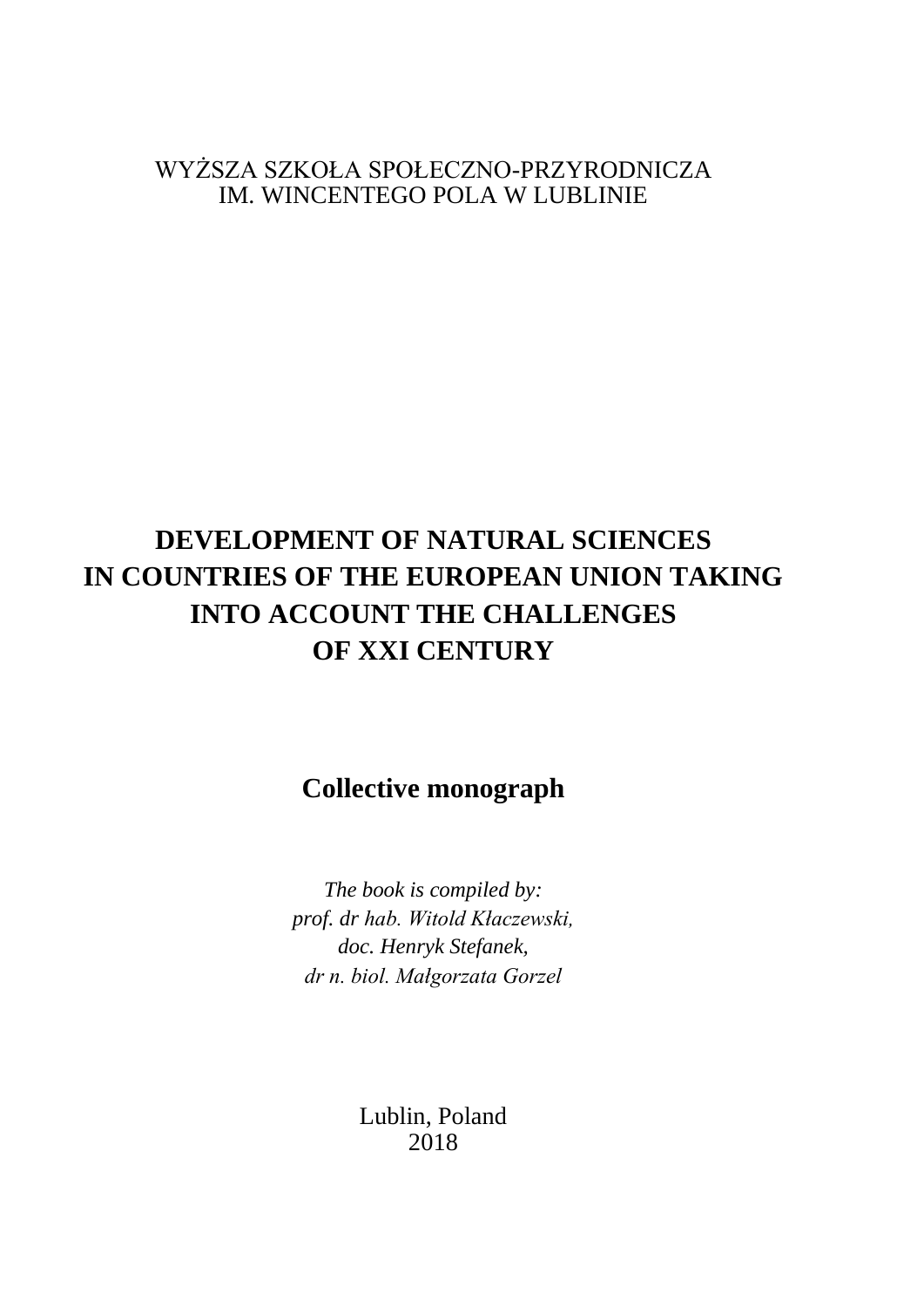## **THE RARE AND BIOTECHNOLOGICALLY IMPORTANT MUSHROOM SPECIES IN THE IBK COLLECTION**

## **Bisko N. A., Mytropolska N. Y., Mykchaylova O. B., Lomberg M. L., Al-Maali G. A.**

### **INTRODUCTION**

 $\overline{a}$ 

Over 10 thousand species of *Basidiomycota* and *Ascomycota* are macrofungi, or mushrooms. Mushrooms play an important role in natural environment decomposing a huge lignocellulose biomass and plant litter, forming mycorrhiza, etc. They also have considerable economic significance as objects of mushroom growing industry and as a source of pharmacological substances with oncostatic, immunomodulating, radioprotective, antiviral and other properties, dietary supplements, enzymes, antibiotics, etc.

Regarding conservation of mycobiota outside natural habitats of mushrooms, *ex situ* culture collections are crucial in maintaining the gene pool of macrofungi in pure culture. The Mushroom Culture Collection (acronym IBK) was established at the M.G. Kholodny Institute of Botany, NASU in 1966 on the basis of the Department of Mycology<sup>1</sup>. A founder and first curator of the IBK Collection was Dr. Professor A.S. Bukhalo (1932– 2014) who defined the strategy for development of collection funds and proposed basic principles of selection and preservation of mushroom diversity.

The Collection includes a total number of 1 110 strains belonging to 186 species 88 genera *of Basidiomycota* and *Ascomycota*. The IBK Collection is the largest official specialized culture collection of macromycetes in Ukraine and one of the largest in number of species and strains in Europe. According to Decree of the Cabinet of Ministers of Ukraine № 1709 of 19 December 2001, the Mushroom Culture Collection of the M.G. Kholodny Institute of Botany was registered as a scientific object of national heritage of Ukraine. The IBK collection is also included in the international database of WFCC, the curator of the collection – Dr. Sci. N.A. Bisko (http://www.wfcc.info/ccinfo/index.php/collection/by\_id/1152).

<sup>&</sup>lt;sup>1</sup> Bisko N.A., Lomberg M.L., Mytropolska N.Yu., Mykchaylova O.B. The IBK mushroom culture collection. K.: M.G. Kholodny Institute of Botany, National Academy of Sciences of the Ukraine; Alterpres, 2016. 120 р.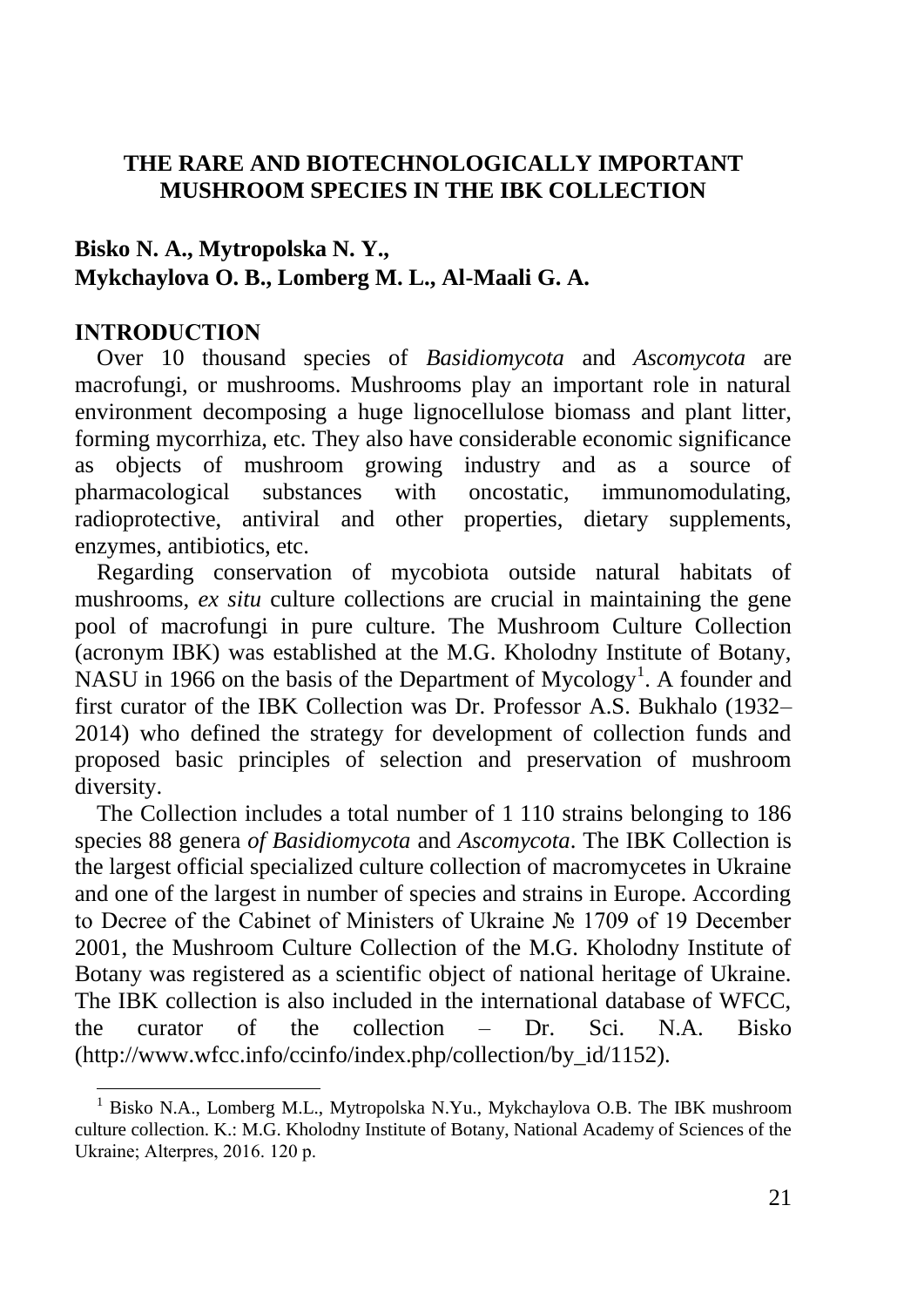The Culture Collection activities are focused on preservation of genofund of macrofungi in pure culture and fundamental research on biology and biotechnology of edible and medicinal mushrooms. Dikaryotic strains of macromycetes from different taxonomic and ecological groups of broad geographical origin are maintained in the Collection. The collection is of great environmental importance for ex situ conservation of the fungal genetic resource. Introduction to culture and preservation of rare and endangered species of fungi in Ukraine are emphasized, particularly those species which are listed in the Red Data Book of Ukraine.

A special attention has been paid to the introduction of species and strain diversity of edible and medicinal mushrooms. Unlike other macromycetes collections, in the IBK Collection contains a large number of strains commonly cultivated worldwide by producers of edible mushrooms and dietary and pharmacological substances.

Culture collection of mushrooms is an important resource for development of mushroom growing in Ukraine and biotechnologies of dietary treatment and prevention supply, food supplements, pharmaceutical and biologically active substances. Cultures of 123 species with known pharmacological properties used in international folk and traditional medicine are represented in the Collection.

## **1. Methods of isolation, identification and storage**

Isolation of pure cultures from fruit body tissue or basidio- and ascospores are made using conventional and modified methods. For isolation and preservation of cultures, wort, malz, compost, potato-dextrose and other agar media, including added herbal extracts, are used.

For species identification of basidiomycetes in vegetative stage of their development, specific criteria for identification and verification of macromycetes of certain taxonomic and ecological groups in culture are required. It has been established that during cultivation period on reference agar nutrient medium, taxonomically significant at species level are: ability to form teleomorph stage; presence and type of asexual sporification; presence, shape and location on the mycelium of clamp connections, chlamydospores; formation of crystals inlays and abnormal structures on hyphae; type of filamentous colony and its radial growth rate; nature of the colored test reactions in presence of certain enzymes. The micromorphology of basidiomycetes and ascomycetes in IBK collection of mushrooms was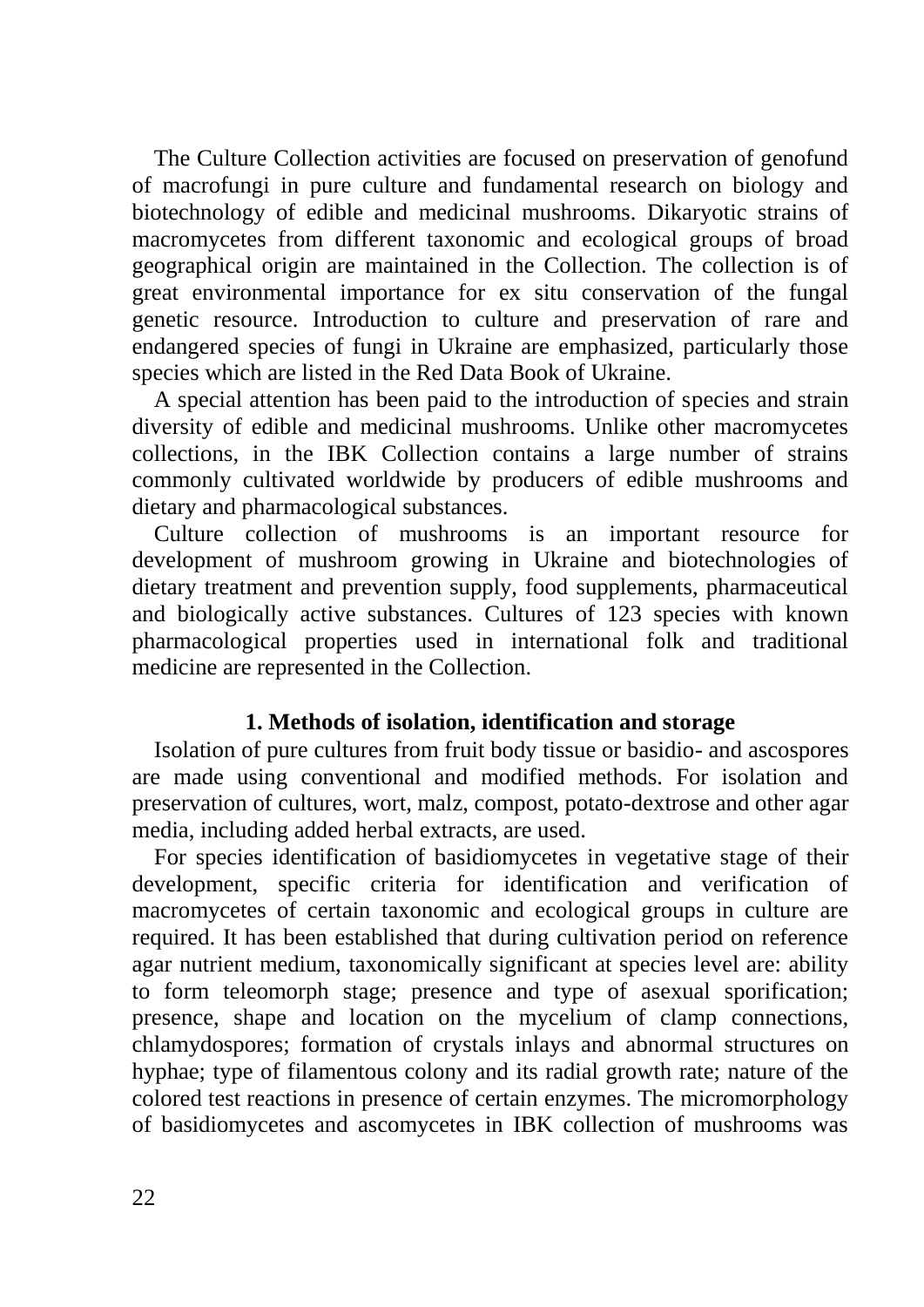stadied using a scaning electron microscopy<sup>2</sup>. The mycelium samples were fixed with osmium tetroxide vapor (1% solution) for 96 h. After drying, the samples were covered with gold in a vacuum spray gun  $JII - 4X$  with rotation. The specimens were examined using a scanning electron microscope JEOL JSM-6060 LA (Jeol, Japan) and studied at magnification from  $\times$  100 to  $\times$ 18.000.

Methods of storage of pure cultures of ascomycetes and basidiomycetes are determined by peculiarities of morphology, ecological and biological properties of the fungi that develop in culture mainly as asporous vegetative mycelium. Cultures are preserved in refrigerator at  $4\pm1^{\circ}$ C.

### **2. List of rare and biotechnological important fungi**

The nine species of mushrooms of *Ascomycota* and *Basidiomycota*  divisions that included in the Red Data Book of Ukraine are saved in collection IBK. There are *Gyromitra slonevskii* (1 strain), *Morchella steppicola* (2 strains), *M. crassipes* (3 strains), *Anthurus archeri* (1 strain), *Agaricus bresadolanus* (2 strains), *Fomitopsis officinalis* (3 strains), *Hericium coralloides* (3 strains), *Grifola frondosa* (19 strains), *Sparassis crispa*  $(4 \text{ strains})^3$ .

Only three species of the genus *Sparassis* (*S. crispa*, *S. laminosa* and *S. nemecii*) are known in Ukraine and are supported in the collections of IBK but only one of these species (*S. crispa*) contains to the Red Data Book of Ukraine<sup>4</sup>. However, *S. laminosa* and *S. nemecii* are rare species which also to need the protection. In addition, *S. nemecii* was included to the Red Lists of some Europe and Asia countries with the Endangered status. Its new location was found on the territory of the National Natural Park "Hutsulshchyna" in Ukraine.

There are also four strains of *Pleurotus nebrodensis* with different geographical origin are saved in the IBK collection. These species has been

<sup>2</sup> Buchalo A.C., Mykchaylova O.B., Lomberg M.L., Wasser S.P. Microstructures of vegetative mycelium of Macromycetes in pure cultures. K.: M.G. Kholodny Institute of Botany, 2009. 224 р.

<sup>&</sup>lt;sup>3</sup> Червона книга України. Рослинний світ / за ред. Я.П. Дідуха. К.: Глобалконсалтинг, 2009. 900 с.

<sup>&</sup>lt;sup>4</sup> Mykchaylova O.B., Gryganskyi A.P., Lomberg M.L., Bisko N.A. The study OF MORPHOLOGICAL AND CULTURAL PROPERTIES OF SPARASSIS CRISPA (SPARASSIDACEAE, POLYPORALES). *UKRAINIAN JOURNAL OF ECOLOGY*. 2017. № 7(4). P. 550–558.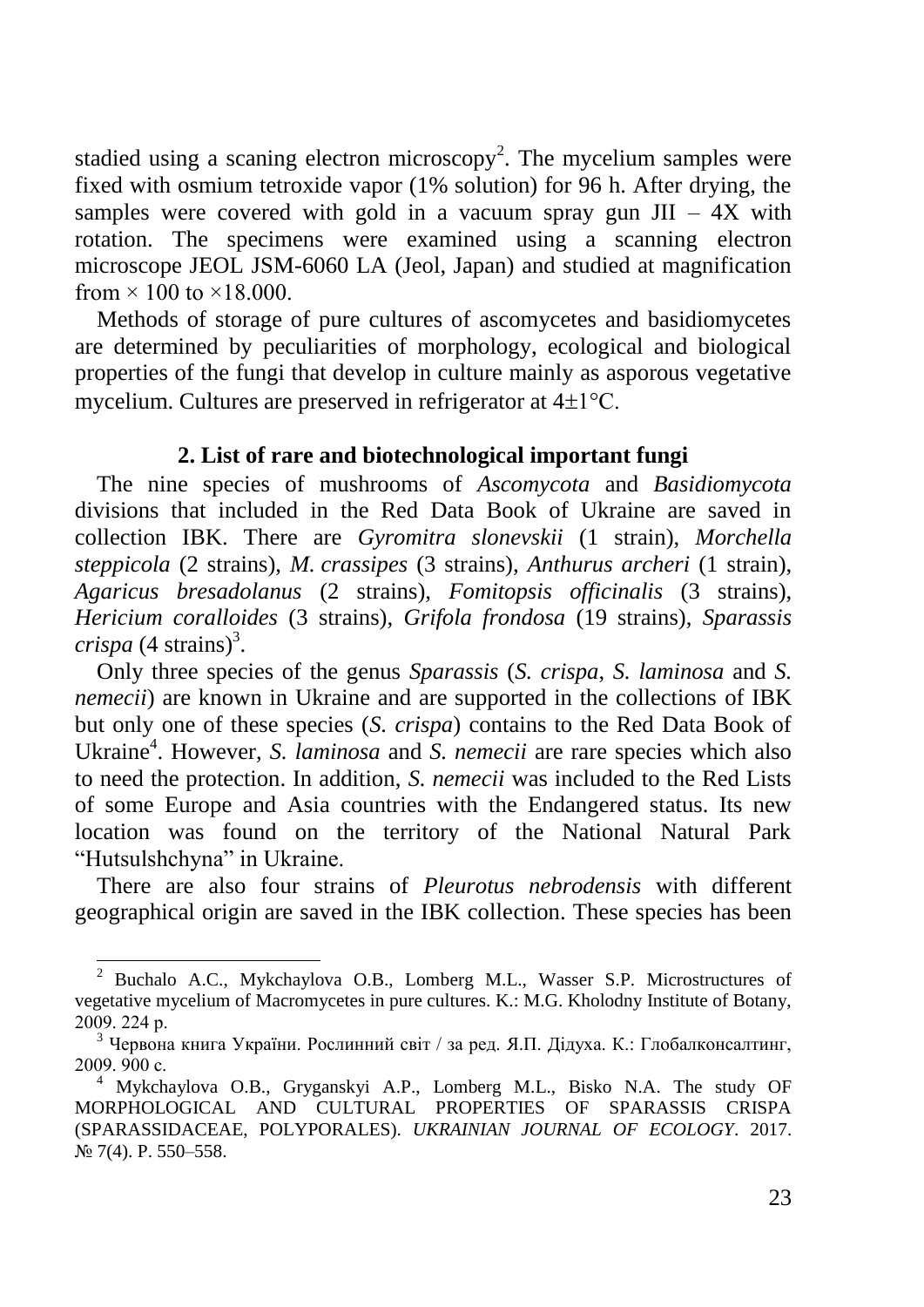recently the only until a representative of the kingdom of mushrooms which introduced in the Red List of IUCN. Since the area to which this mushroom is growing is less than 100 square km, its population is very fragmented and a continuous decrease it localities with mature individuals is observed. It is classified as a Critically Endangered species It should be noted that there are three strains of *Fomitopsis officinalis* – a fungus that is considered to be missing in our country (Regionally Extinct, RE) are saved in IBK culture collection. Previously, it grows in the Carpathian and Western Ukrainian forests, however, for over 50 years this species of fungus has not been found on the territory of Ukraine<sup>5</sup>. In the North America, the 12 countries of Europe and the Russian Federation (Siberia, the Far East), *F. officinalis* is presented predominantly as a species threatened with extinction. *Anthurus archeri* was included in the Red Data Book of Ukraine. But it should be noted that its status of protected species is being discussed now. This is due to the fact that this species is invasive for European countries.

Also numerous strains of 123 biotechnologically important species of mushrooms are stored in the IBK collection, such as: *Agaricus bisporus* (53 strains), *Antrodia cinnamomea* (3 strains), *A. camphorate* (1 strain), *Auricularia auricula-judae* (7 strains), *Coprinus comatus* (12 strains), *Cyclocybe aegerita* (14 strains), *Fistulina hepatica* (7 strains), *Flammulina velutipes* (32 strains), *Fomes fomentarius* (14 strains), *Fomitopsis betulina* (24 strains), *F. penicola* (8 strains), *Ganoderma applanatum* (21 strains), *G. lucidum* (39 strains), *Hericium alpestre* (1 strain), *H. erinaceus* (18 strains), *Heterobasidium annosum* (1 strain), *Hypsizygus marmoreus* (14 strains), *Inonotus obliquus* (6 strains), *Irpex lacteus* (22 strains), *Kuehneromyces mutabilis* (7 strains), *Laetiporus sulphureus* (34 strains), *Lentinula edodes* (68 strains), *Lepista nuda* (9 strains), *Lycoperdon perlatum* (9 strains), *Macrolepiota procera* (15 strains), *Morchella conica* (10 strains), *M. esculenta* (13 strains), *Phallus impudicus* (10 strains), *Pleurotus eryngii* (35 strains), *P. ostreatus* (172 strains), *Polyporus squamosus* (11 strains), *Psilocybe cubensis* (2 strains), *Schizophyllum commune* (24 strains), *Trametes versicolor* (14 strains) and many others.

<sup>5</sup> Mykchaylova O.B., Bisko N.A., Sukhomlyn M.M., Lomberg M.L., Pasaylyuk M.V., Petrichuk Y.V., Gryganskyi A.P. Biological peculiarities of a rare medicinal mushroom Fomitopsis officinalis (Fomitopsidaceae, Polyporales) on agar media and plant substrates. *Regulatory Mechanisms in Biosystems*. 2017. № 8(4). P. 469–475.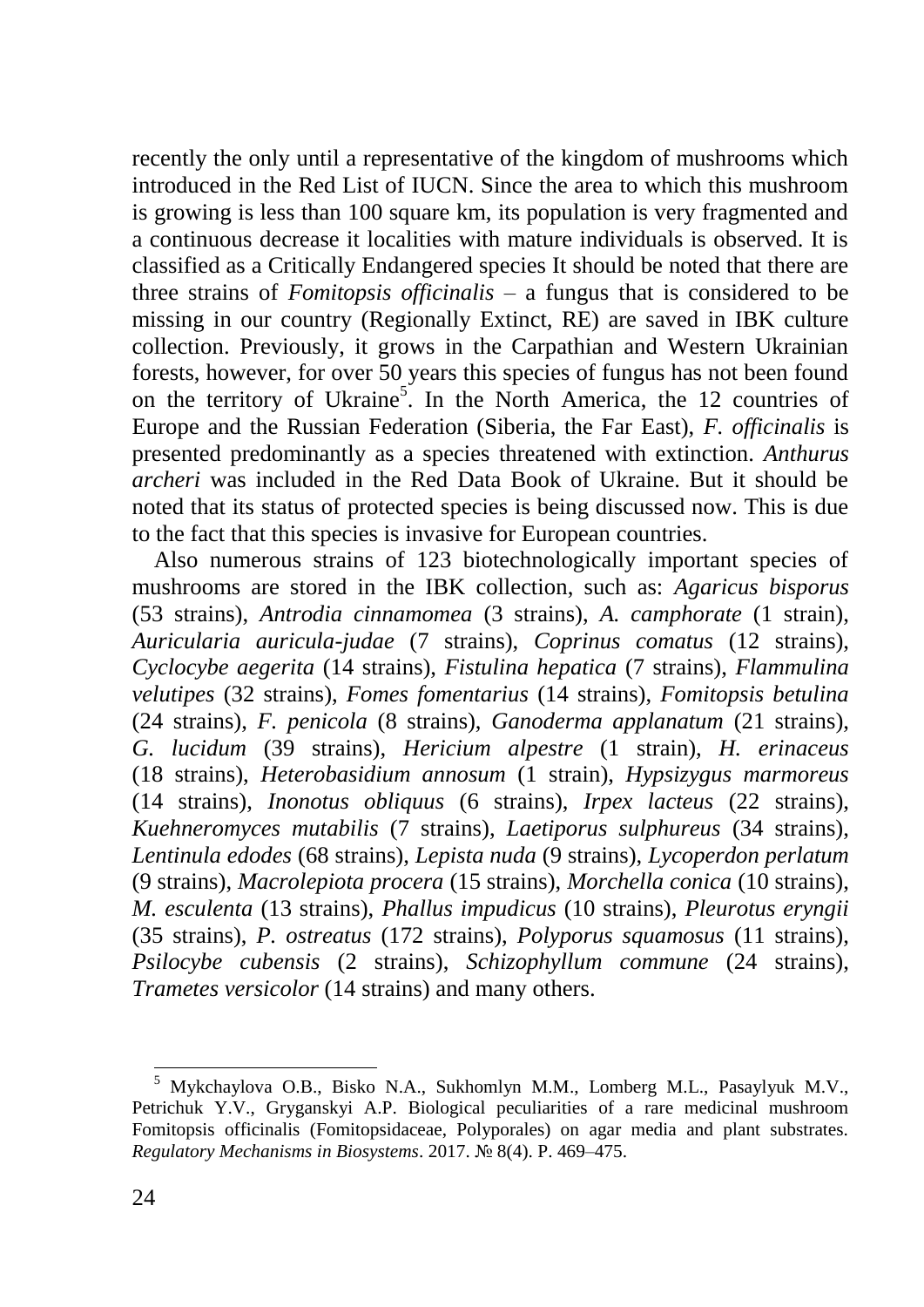### **3. The influence of media composition, biostimulants and cultivation parameters on growth rate and teleomorph production**

Research of growth characteristics and the search for optimal substrates is an important factor in ensuring the vitality of the culture of mushrooms. Our group in collaboration with researchers from various research centers conducted an experimental study on optimizing media for mushrooms from IBK collection. The main parameters of medium, which studied were: sources of nitrogen and carbon, the ratio of nitrogen to carbon, pH of nutrient media, critical and optimal temperature and concentration of biostimulants<sup>6</sup>.

Selection of optimal sources of nitrogen and carbon, their concentration and ratio, as well as pH of nutrient media are very important indicators, which allows choosing the optimal conditions for growth and preservation of mushrooms culture. These parameters have been experimentally selected for many mushrooms cultures from our collection, including rare and biotechnological valuable, such as: mushrooms of genus *Agaricus*, *Fomitopsis, Ganoderma*, *Hericium*, *Morchella*, *Pleurotus*, *Sparassis*, *Trametes*, *Verpa* and many others. Most of tested strains from our collection of mushrooms preferred glucose as a source of carbon, but there were exceptions. Thus same strain of *Ganoderma lucidum*, *G. applanatum<sup>7</sup>*, *Morchella crassipes* grew best on medium with lactose or sucrose. Peptone was the most preferred source of nitrogen for most part of tested mushrooms culture, but some strain of *Morchella conica, M. esculenta* and other preferred ammonium phosphate as a source of nitrogen<sup>8</sup>.

An important trend of our research group is the search for stimulators of growth and biosynthetic activity of rare and biotechnologically important strains. For example, in a current research we selected a natural growth biostimulators for rare fungi that are poorly growing on standard media.

<sup>6</sup> Бисько Н.А., Бабицкая В.Г., Бухало А.С., Круподерова Т.А., Ломберг М.Л., Михалова О.Б., Пучкова Т.А., Соломко Э.Ф., Щерба В.В. Биологические свойства лекарственных макромицетов в культуре: в 2 т. К.: Институт ботаники им. Н.Г. Холодного НАН Украины, 2012. Т. 2. 459 с.

<sup>7</sup> Круподьорова Т.А. Біологічні особливості Ganoderma applanatum (Pers.) Pat. та Ganoderma lucidum (Curtis:Fr.) P. Karst. в культурі: автореф. дис. … канд. біол. наук: 03.00.21 «Мікологія». К., 2009. 20 с.

<sup>8</sup> Бисько Н.А., Бабицкая В.Г., Бухало А.С., Круподерова Т.А., Ломберг М.Л., Михалова О.Б., Пучкова Т.А., Соломко Э.Ф., Щерба В.В. Биологические свойства лекарственных макромицетов в культуре: в 2 т. К.: Институт ботаники им. Н.Г. Холодного НАН Украины, 2012. Т. 2. 459 с.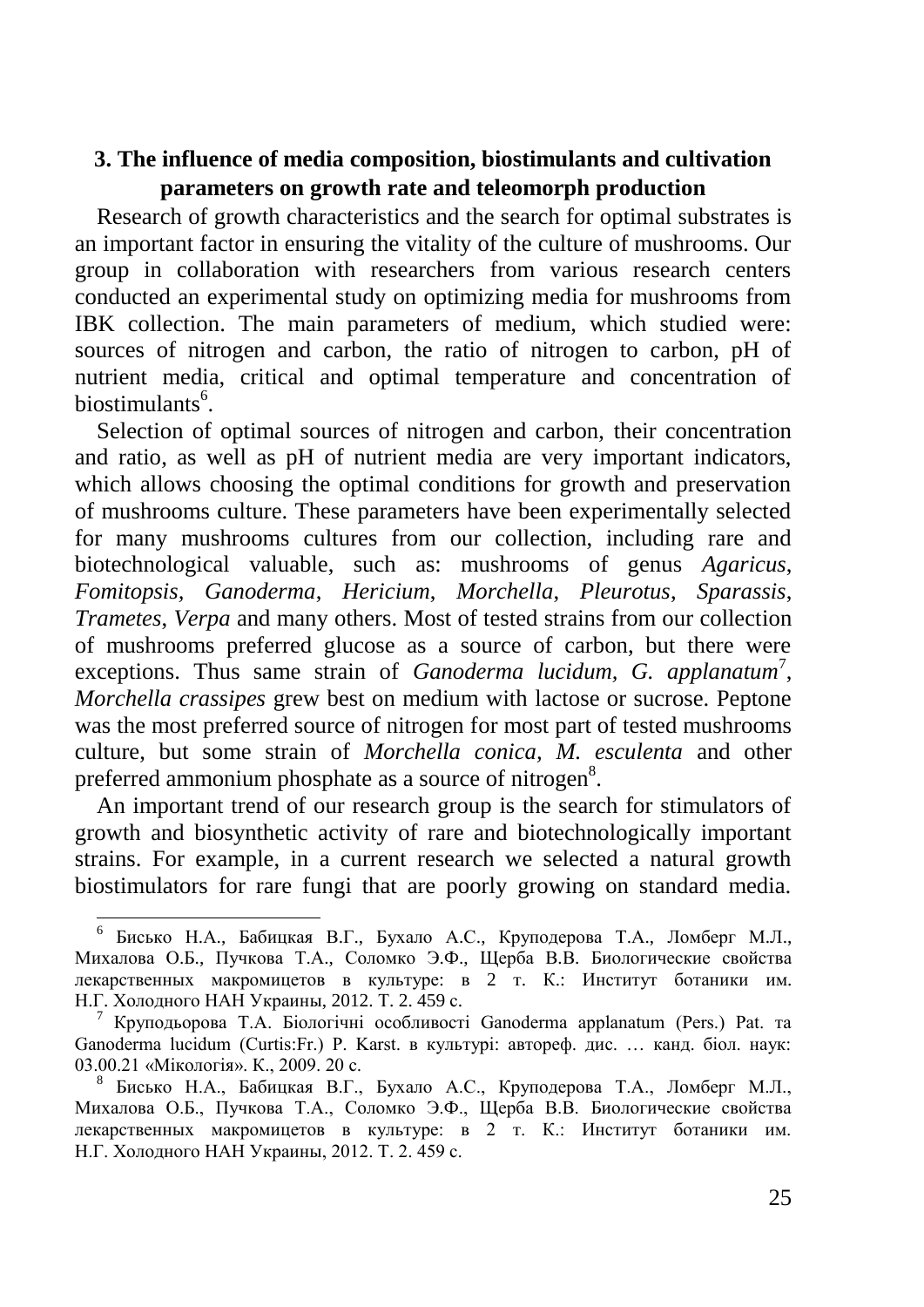Thus culture of rare and medicinal fungi *F. officinalis* have very slowly radial growth rate (0,4–1,9 mm/day). Various vegetable biostimulants have been used to enhance growing of this culture. The husk of sunflower was the most favorable substrate for growth of vegetative mycelium. This substrate overgrown completely by mycelium on the 30th day of the experiment. The larch chips overgrew 50% by mycelium *F. officinalis* on the 30–40th day of the experiment. The *F. officinalis* fruit bodies grew only on two substrates – husk of sunflower and larch chips. In the same time, we studied the growth rate and morphology of the strains of valuable and rare *S. crispa* on six standard agar nutrient media: malt extract agar, potatoes extract agar, malt agar with the addition of pine sawdust, malt agar with the addition of larch sawdust and glucose-peptone-yeast extract agar. According to the radial growth rate of *S. crispa* cultures can be placed to the very slowly growing mushrooms, growth rate of 0,5–2,8 mm/day. We found the selective media such as malt agar with the addition of pine sawdust and larch sawdust as most favorable for the vegetative growth and generative stage for all strains.

Our collaborators study new synthetic compounds of essentials metals with high biological activity. Thus we investigated the influence of the metals citrates (copper, manganese, iron and zinc), obtained using aquananotechnology, on the biology of *Ganoderma lucidum*, *Pleurotus ostreatus*, *Cordyceps militaris*, *Ophiocordyceps sinensis*, *Trametes versicolor* in culture and on their biosynthetical properties. For example, the highest biomass production of *T. versicolor* was obtained on a liquid medium with the copper citrate  $Cu^{2+}$  4mg/l). In this trial, the biomass of *T. versicolor* increased by 79,9%, relative to control medium. In the same time, the zinc citrate raised the productivity by 28,3% of biomass of *G.*   $lucidum$ , in a relationship to the control trial<sup>9</sup>.

### **4. Verification of isolated cultures**

The correct identification of each strain of isolated culture was one of the most important aspects of the work. Identification of fungal isolates was made using the complex of morphological, micromorphological, and genetic characteristics. The teleomorph stage is the most essential criterion for the identification of cultures, but very often mushrooms require special

 $9$  Al-Maali G.A. The influence of metal citrates obtained by aquananotechnology on growth of the strains of medical macromycetes Ganoderma lucidum 1900 and Trametes versicolor 353. *Ukrainian Botanical Journal*. 2015. № 72(4). P. 393–397.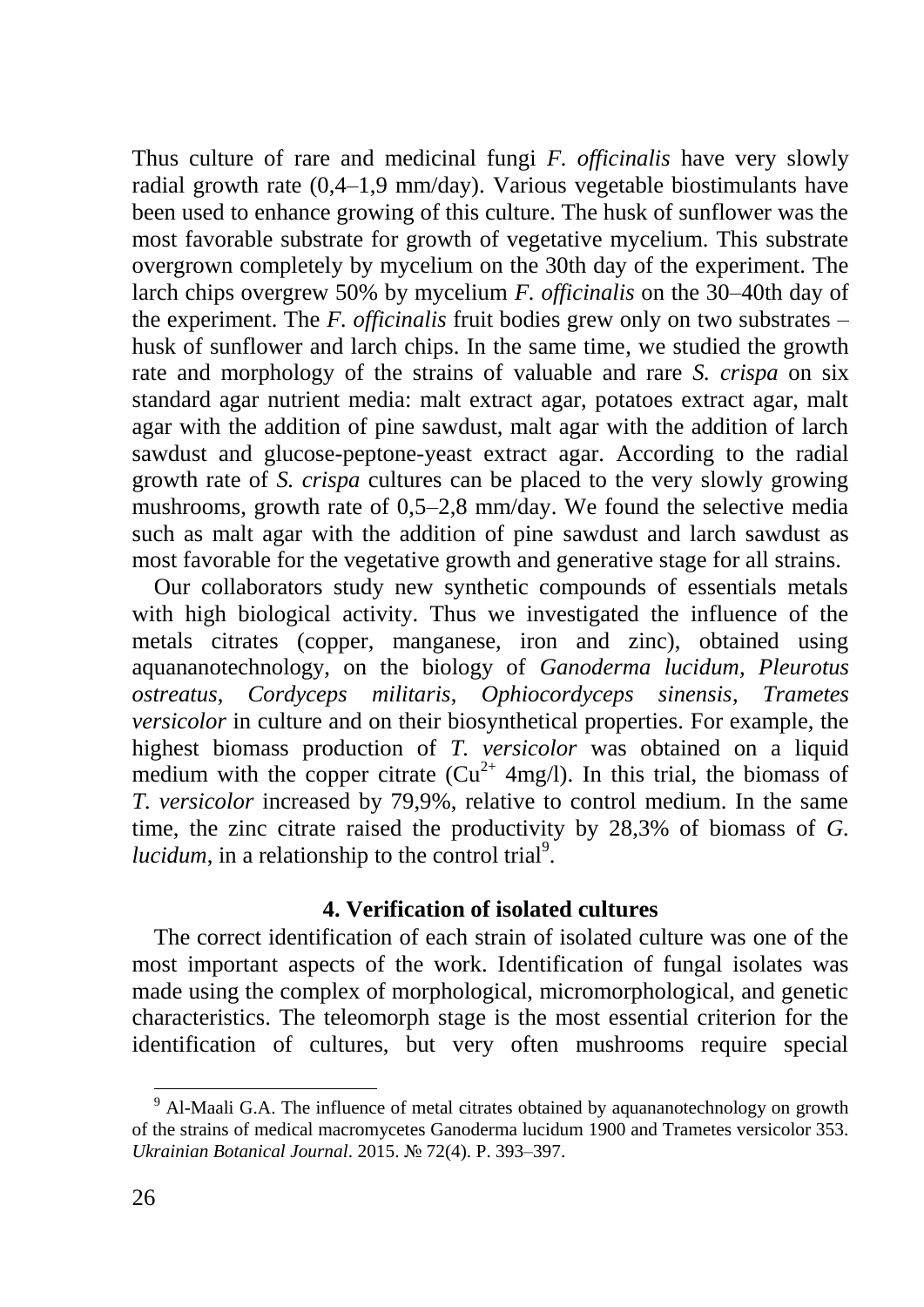methodological techniques, that stimulate the formation of fruit bodies. We defined composition of special substrates, which stimulated the formation of fruiting bodies of many species from IBK collection of mushrooms, such us: species from genus *Coprinus, Hericium* and *Pleurotus, Auricularia auricula-jude,Cyclocybe aegerita, Grifola frondosa*, *Sparassis crispa, Fistulina hepatica, Lentinula edodes, Flamulina velutipes* and many others $^{10}$ .

Vegetative mycelia microstructures are important factor for determine species identity of the culture. The result of this study is presented in our monograph "Microscopy of vegetative mycelium of macromycetes in pure culture"<sup>11</sup>. In more recent investigations we paid special attention to rare species, such a *F. officinalis, Grifola frondosa* and *Sparassis crispa.* Thus in all *S. crispa* cultures we observed the hyphae with regular one-sided gapless clamp connections, numerous secretory cells on the surface of the hyphae, anastomoses, filamentous strands and films<sup>12</sup> (Fig. 1). Vegetative micelia *F. officinalis* predominantly consists of thin-walled, moderately branched, hyaline hyphae with regularly septas (Fig. 2). On the hyphae, we observed numerous single clamps without gap and very rare medallion-type clamps and a small amount of anastomoses. For the first time, we detected specific inlaid hyphae. The thickened ellipsoid blastoconidia were formed on a vegetative mycelium of *F. officinalis* during longed cultivation for more than 30 days<sup>13</sup>. Mycelium of *G. frondosa* formed apical and intercalary chlamydospores on hyphae, which usually have no clamp connections.

It is important to note that clamp connections and type of anamorphic structures of species different genera (*Agaricus, Pleurotus, Lentinus, Trametes, Coprinus, Morchella, Lycoperdon, Oudemansiella, Hericium,* 

 $^{10}$  Ломберг М.Л. Лікарські макроміцети у поверхневій та глибинній культурі: автореф. дис. … канд. біол. наук: 03.00.21 «Мікологія». К., 2005. 20 с.

<sup>&</sup>lt;sup>11</sup> Buchalo A.C., Mykchaylova O.B., Lomberg M.L., Wasser S.P. Microstructures of vegetative mycelium of Macromycetes in pure cultures. K.: M.G. Kholodny Institute of Botany, 2009. 224 р.

 $12$  Mykchaylova O.B., Gryganskyi A.P., Lomberg M.L., Bisko N.A. The study of morphological and cultural properties of Sparassis crispa (Sparassidaceae, Polyporales). *Ukrainian Journal of Ecology*. 2017. № 7(4). P. 550–558.

<sup>&</sup>lt;sup>13</sup> Mykchaylova O.B., Bisko N.A., Sukhomlyn M.M., Lomberg M.L., Pasaylyuk M.V., Petrichuk Y.V., Gryganskyi A.P. Biological peculiarities of a rare medicinal mushroom Fomitopsis officinalis (Fomitopsidaceae, Polyporales) on agar media and plant substrates. *Regulatory Mechanisms in Biosystems*. 2017. № 8(4). P. 469–475.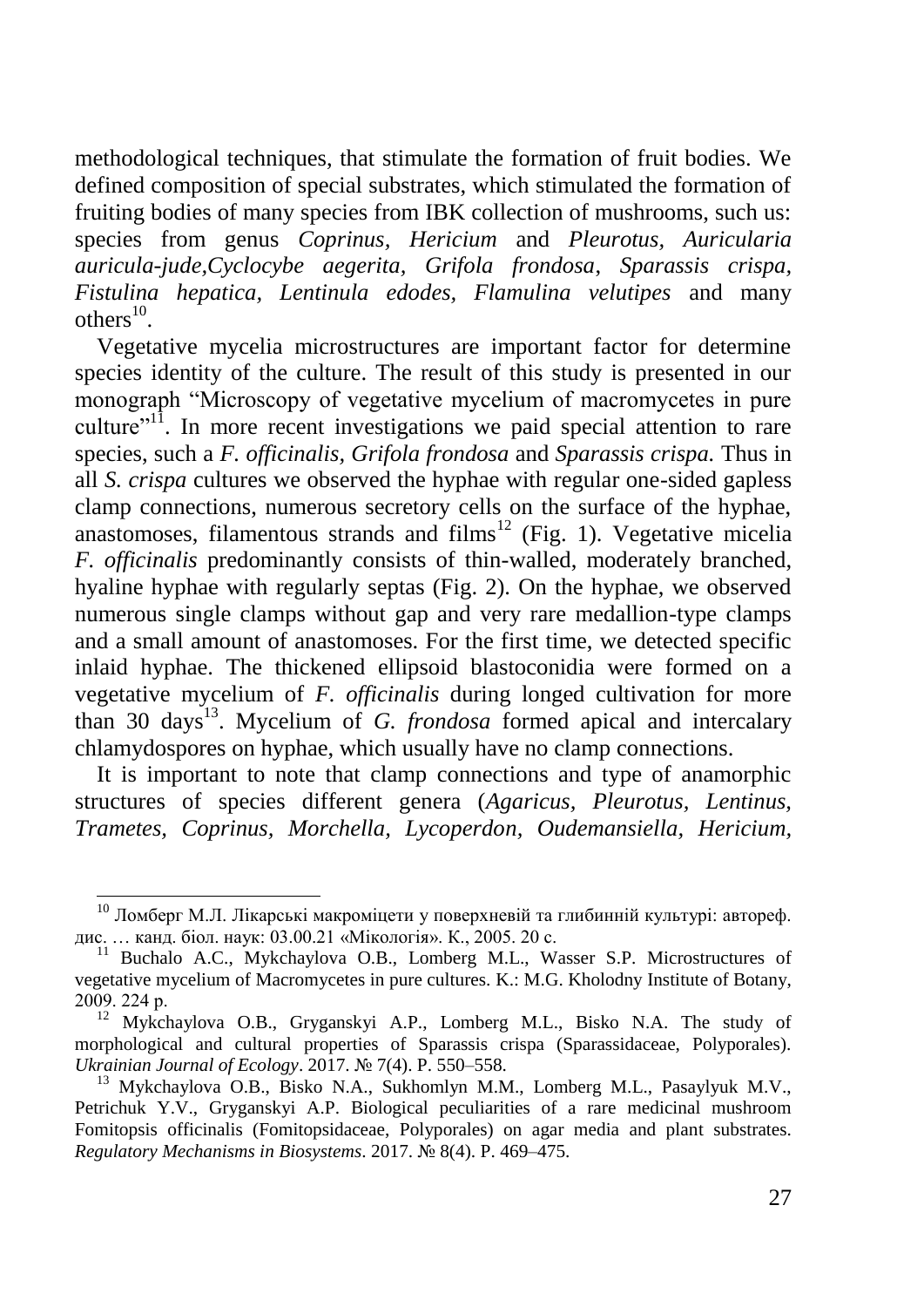*Sparassis* and many others) are the same in submerged culture and on agar media.

The molecular-genetic method is the most important way that use to verification of strains from IBK collection of mushrooms.

At this stage we are working on a complete determination of the nucleotide sequences of the internal transcribed spacer (ITS1, 5.8S and ITS2 regions of rRNA) for all strains from IBK collection of mushrooms. The data on confirmed sequences of strains/species were registered in NCBI GenBank.



**Fig. 1.** *Sparassis crispa***: а – gapless clamp, – <b>secretory cells** (**stroke size: –**  $2 \mu$ **<b>m**,  **–**  $5 \mu$ **<b>m**)



**Fig. 2.** *Fomitopsis officinalis:* **gapless clamp and inlaid hyphae (stroke size: 2 µm)**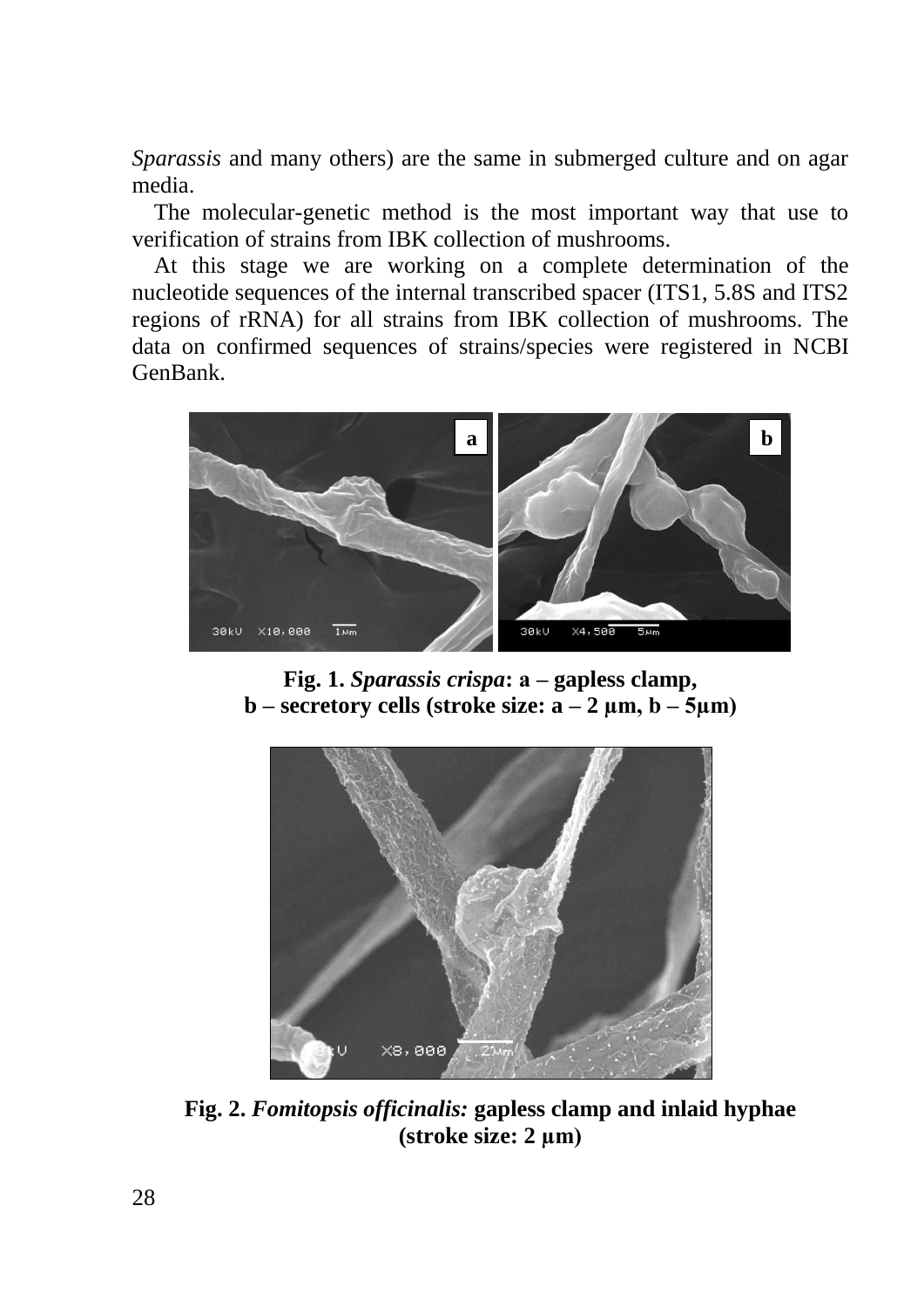## **5. Medicinal properties and biological active substances**

Many mushrooms are widely known for their medicinal properties, which are associated with the presence of various biologically active substances in their biomass and cultural liquid, such as: intro- end extracellular polysaccharides, melanins, vitamins, essential lipids and amino acids, triterpens and many others $^{14}$ .

Numerous researchers connected antitumor activity of medicinal mushrooms with their intro- end extracellular polysaccharides. The ability to synthesize the polysaccharides by some biotechnologically perspective mushrooms strains from IBK collections was studied. It has been shown that good producers of polysaccharides are some strains of *Ganoderma lucidum, Lentinula edodes, Lentinus tigrinus, Crinipellis schevczenkovi, Neolentinus lepideus*. Together with colleagues from the Institute of microbiology of National Academy of Sciences of Belarus we studied various factors affecting the yield of polysaccharides in these strains. Among the factors studied were aeration, temperature, pH of medium, sources of nitrogen and carbon, their concentration and ratio. The obtained results allowed developing recommendations on submerged cultivation of the most perspective strains *G. lucidum, C. schevczenkovi, Lentinula edodes –* producers of polysaccharides from IBK collection (Tabl. 1). Also, the physicochemical qualities of the polysaccharides of these strains have been studied<sup>15</sup>. In addition, we investigated the effects of various biostimulants on the synthesis of polysaccharides. It was proved that zinc citrate, obtained by the method of aquanotechnology, stimulated the synthesis of exopolysaccharides by *Trametes versicolor*<sup>16</sup>.

In addition, we studied the sorption of heavy metal preparations based on the cell wall. It was demonstrated that the chitin-glucan complex of the *Pleurotus ostreatus* possessed the best sorption properties. So, we have

Бухало А.С., Бабицкая В.Г., Бисько Н.А., Вассер С.П., Дудка И.А., Митропольская Н.Ю., Михайлова О.Б., Негрейко А.М., Поединок Н.Л., Соломко Е.Ф. Биологические свойства лекарственных макромицетов в культуре: в 2 т. К.: Альтерпрес, 2011. Т. 1. 212 с.

<sup>15</sup> Scherba V.V., Babitskaya V.G. Polysaccharides of xylotrophic basidiomycetes. *Applied biochemistry and microbiology*. 2008. № 44(1). P. 78–83.

<sup>&</sup>lt;sup>16</sup> Al-Maali G.A. The influence of different compounds of trace elements on the biomass and synthesis of exopolysaccharides of mycelium Trametes versicolor (Polyporaceae, Polyporales). *Biosystems Deversity*. 2017. № 25(4). P. 289–296.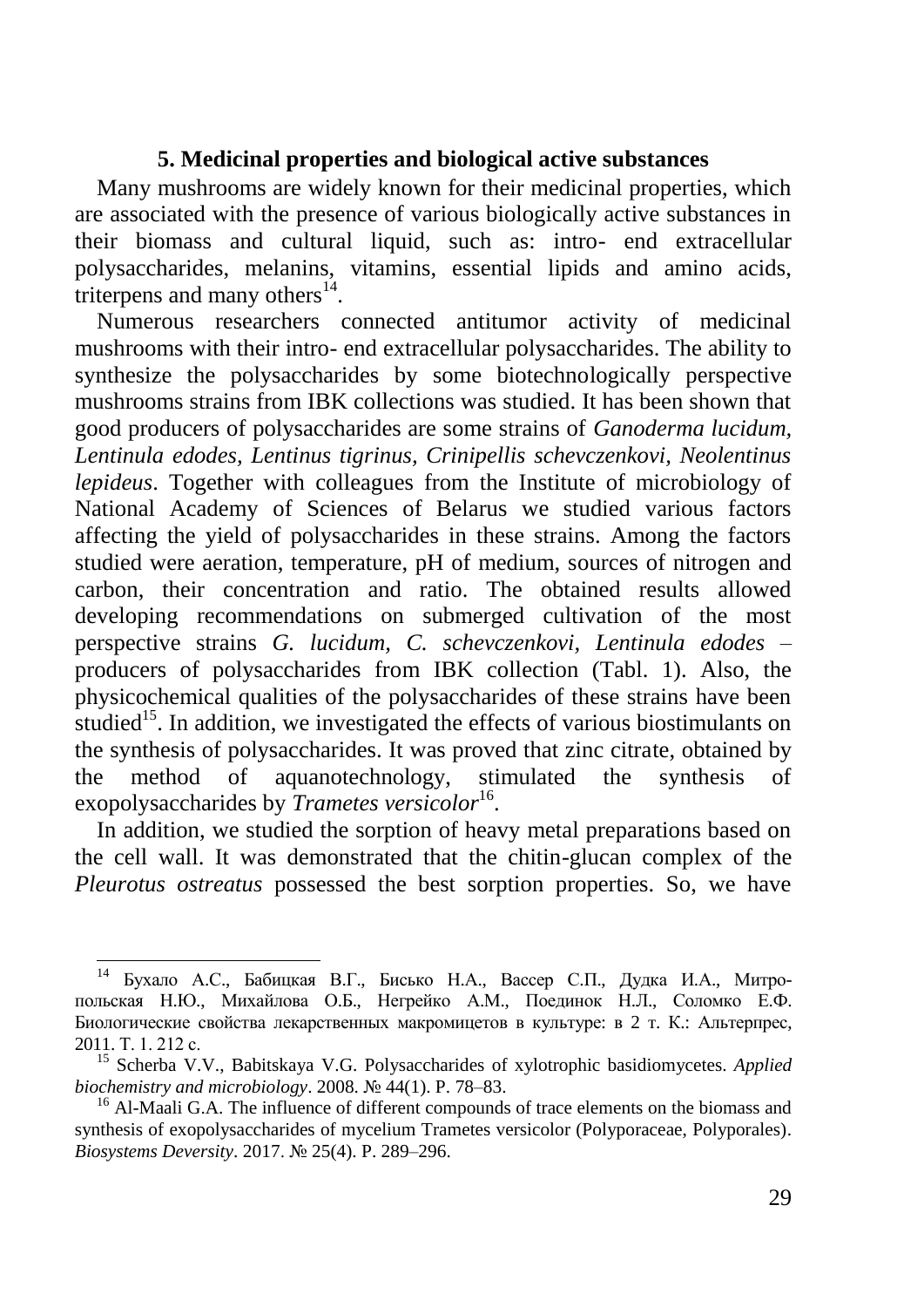developed methods for isolation and purification of the chitin-glucan complex with high sorption activity $17$ .

Many fungi contain high-quality lipids, including essential fatty acids, phospholipids and ergosterol. We found that a number of mushrooms from our collection are good producers of lipids. Thus culture of *Trametes versicolor, T. zonatus, T. pubescens, Daedaleopsis confragosa, Phanerocheton chrysosrium* have a high level of lipids in their mycelium, wherein they synthesized a large amount of biomass. But, the best producers of lipids are some strains of *Laetiporus sulphureus*, which biomass contains about 20% lipids. It should be noted that in general, the fungi of the order Polyporales contains more lipids than the fungi of the order *Agaricales*<sup>18</sup>.

The nutritional value of basidial fungal lipids is determined by their composition. So a study of the fatty acid composition of showed that the fungi almost do not contain fatty acids with an odd number of atoms, as well as branched chain fatty acids. These properties of lipids of basidiomycetes favorably distinguish them from lipids of bacterial and yeast origin.

 $17$  Бісько Н.А., Ровбель Н.М., Гончарова І.А. Біосорбція важких металів міцелієм вищих базидіальних грибів. *Український ботанічний журнал*. 2004. № 61(6). С. 52–56.

<sup>&</sup>lt;sup>18</sup> Бисько Н.А., Бабицкая В.Г., Бухало А.С., Круподерова Т.А., Ломберг М.Л., Михалова О.Б., Пучкова Т.А., Соломко Э.Ф., Щерба В.В. Биологические свойства лекарственных макромицетов в культуре: в 2 т. К.: Институт ботаники им. Н.Г. Холодного НАН Украины, 2012. Т. 2. 459 с.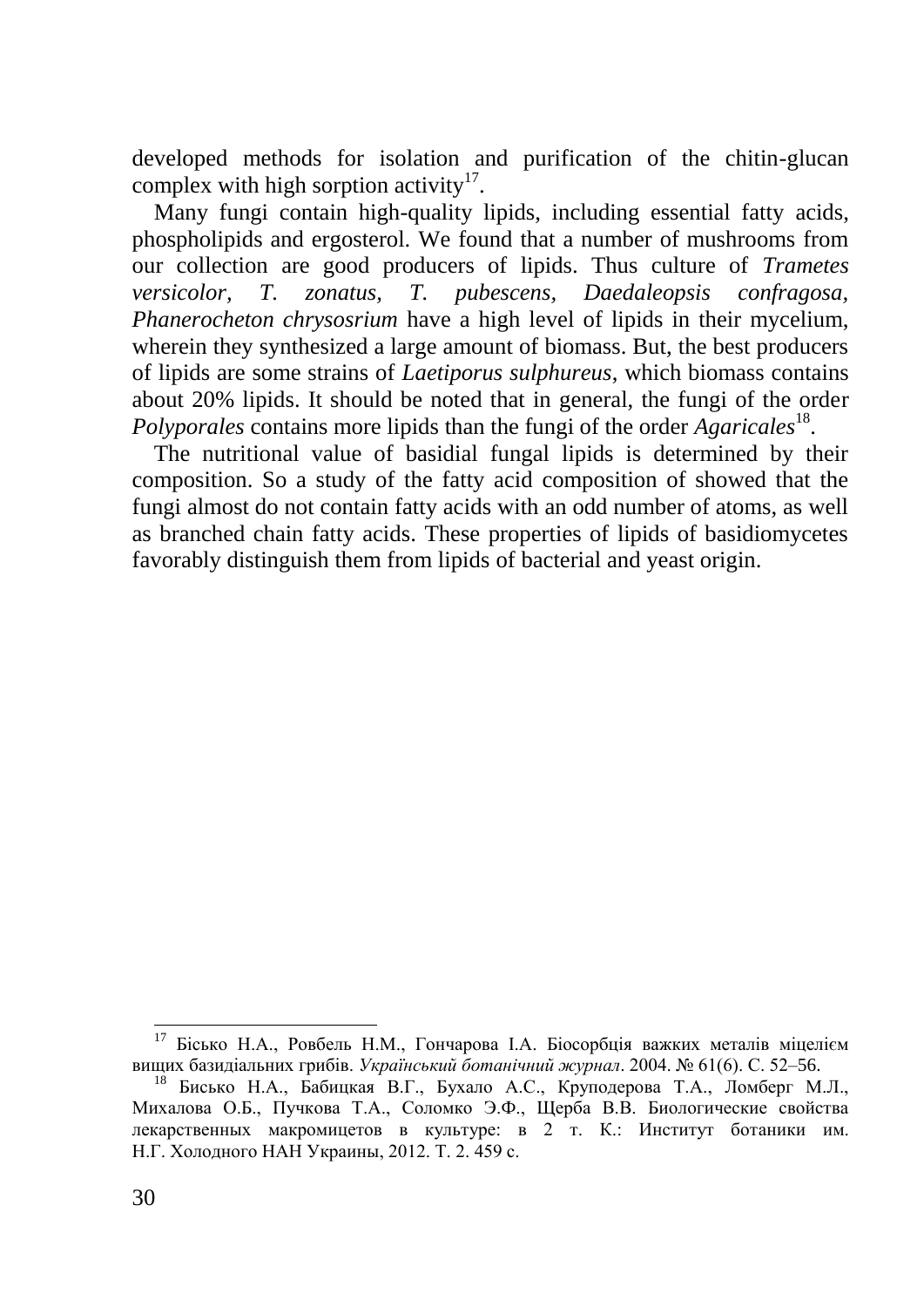## **Efficacy of the process of growth and synthesis of polysaccharides by some species of mushrooms, which cultivated in a bioreactor on an optimized culture medium**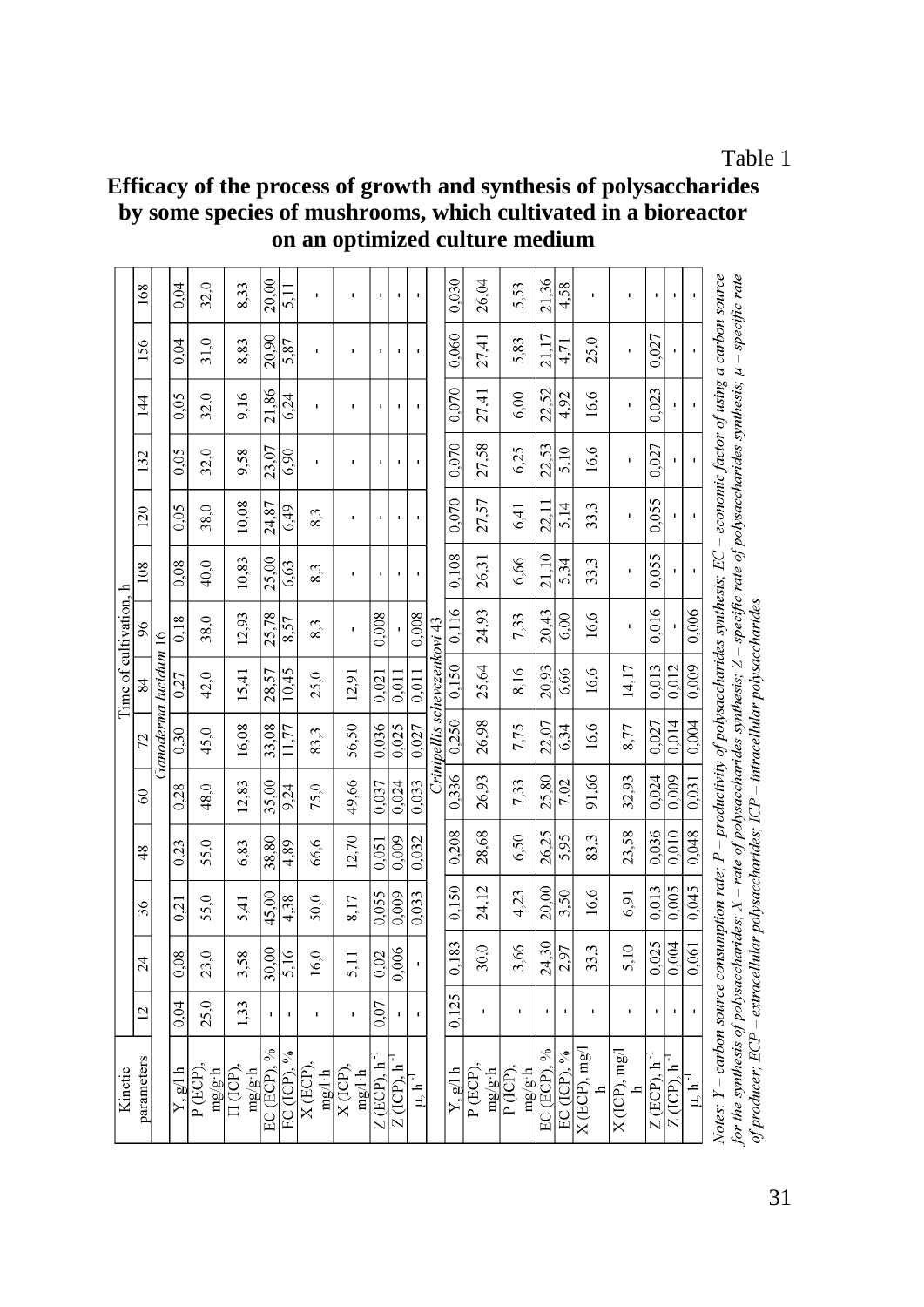In general, the quality fatty acid composition of the studied fungi from IBK collection was similar. Thus, most part of the fatty acids has a chain of 14–18 carbon atoms. In addition, unsaturated fatty acids accounted for 60–80% of total fatty acids content. The highest amount of unsaturated fatty acids was detected in biomass of some strain of *Ganoderma lucidum, Laetiporus sulphureus, Abortiporus biennis.* An important component of fungal lipids is ergosterol, which is provitamin D. Among the fungi of our collection, mushrooms of the genus *Ganoderma* contain the greatest amount of ergosterol<sup>19</sup>. It should be noted, that the strains of *L. sulphureus* contains a high amount of carotenoids.

Also, we investigated numerous factors that influence on the lipogenesis of selected strains of *Ganoderma lucidum* and *Laetiporus sulphureus.* The result of this study was the developed optimal medium for the cultivation of biomass these strains with increased lipid content.

Melanins are a large and most interesting group of natural antioxidants, which undergo reversible oxidation and redaction and display the properties of donors or acceptors of electrons and protons. Two strains of *Phellinus robustus<sup>20</sup>* and *Inonotus obliquus<sup>21</sup>* were selected as highly effective producers of melanins. The part of this study was used to study the physicochemical properties of melanins of these strains, such as the chemical compositions, and spectrum of absorption in the infrared and ultraviolet range. Also, we detected new inhibitors of melanin synthesis, namely kojic acide. It was proved that the melanins of these fungi have a high sorption activity with respect to ions of heavy metals, in particular lead, copper, zinc and nickel.

Antimicrobial drugs have long been used for prophylactic and therapeutic purposes, but the drug-resistant bacterial strains have creating serious treatment problems. Mushrooms have been recognized as functional foods and as a source for the development of medicines, including antibacterial

<sup>&</sup>lt;sup>19</sup> Бабицкая В.Г., Черноок Т.В., Щерба В.В., Пучкова Т.А., Филимонова Т.В., Осадчая О.В. Характеристика липидов глубинного мицелия грибов. *Труды Белорусского государственного университета*. 2009. № 4(1). С. 24–28.

<sup>&</sup>lt;sup>20</sup> Bisko N.A., Shcherba, V.V., Mitropolskaya, N.Y. Study of melanin complex from medicinal mushroom Phellinus robustus (P. Karst.) Bourd. et Galz. (Aphyllophoromycetideae). *International Journal of Medicinal Mushrooms*. 2007. № 9(2). P. 177–184.

<sup>21</sup> Babitskaya V.G., Scherba V.V., Ikonnikova N.V., Bisko N.A., Mitropolskaya N.Y. Melanin complex from medicinal mushroom Inonotus obliquus (Pers.: Fr.) Pilat (Chaga)(Aphyllophoromycetidae). *International Journal of Medicinal Mushrooms*. 2002. № 4. P. 139–145.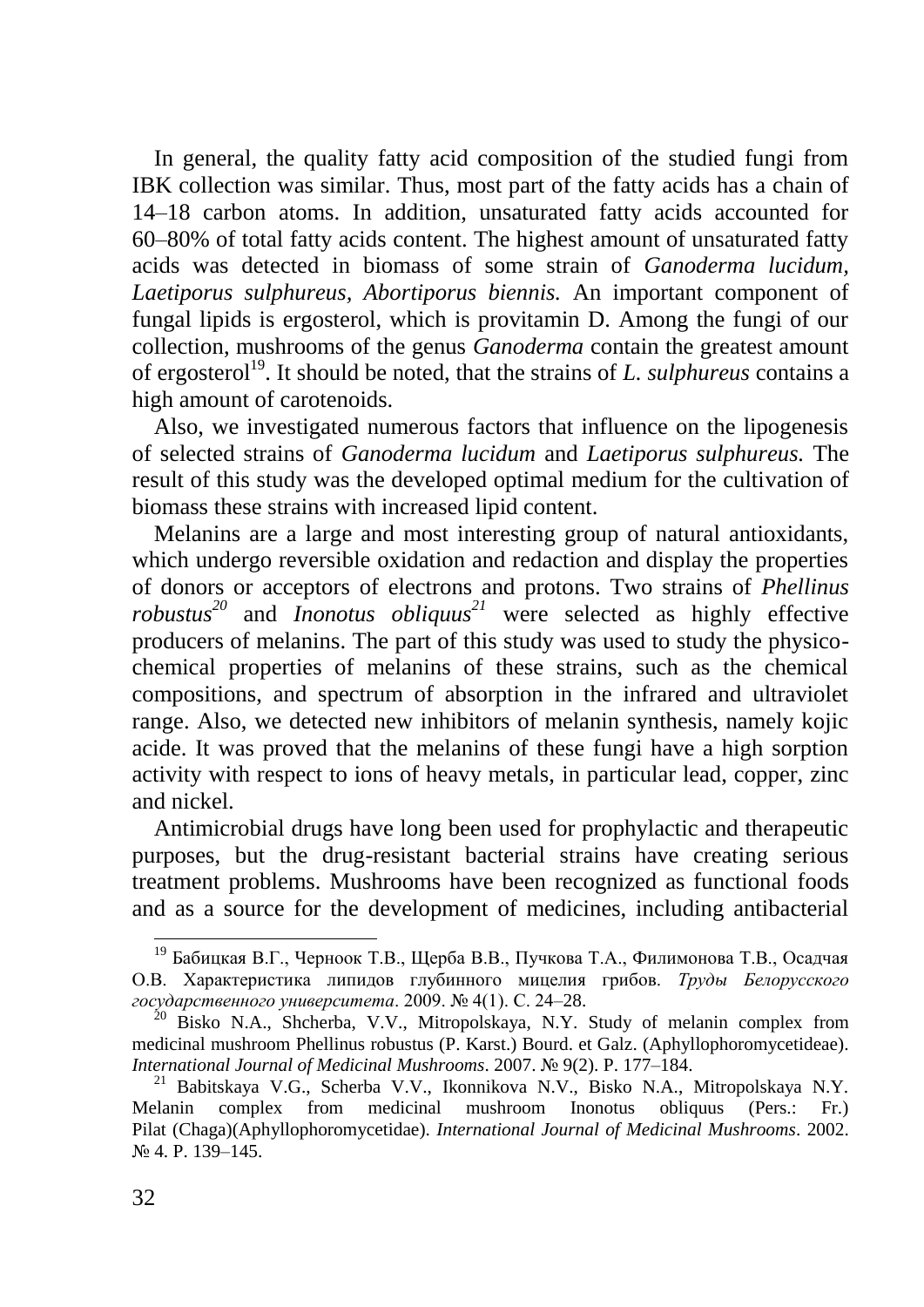end antifungal drugs. Thirteen species and sixteen strains of fungi from IBK collection were used in the study of antimicrobial activity against 12 test culture of bacteria and fungi, such as *Bacillus subtilis, B. mycoides, B. pumilis, Leuconostoc mesenteroides, Micrococcus luteus, Staphylococcus aureus, Escherichia coli, Comamonas terrigena, Pseudomonas aeruginosa, Aspergillus niger, Saccharamyces cerevisiae*. The results show that 81% of the cultures studied showed antimicrobial activity. It is important to note that 44% of strains synthesize substances that inhibit the growth of meticillin-resistant *Staphylococcus aureus. Flammulina velutipes* and *Rhodocollybia maculate* were the most active against this culture of *S. aureus.* Also, 38% of studied strains suppressed growth of *Leuconostoc mesenteroides,* which have a resistance against glycopeptides antibiotics. The strain of *Armillaria sp*. had the strongest activity against this pathogen microorganism $^{22}$ .

Cytokinins are polyfunctional phytohormones that are involved in plant growth and development regulation. It is known that phytopathogenic fungi synthesize high concentrations of cytokinins in culture, but until now there are few data on the cytokinines occurrence and functioning in basidial mushrooms. We screened the mushrooms cultures from IBK collection for the presence of cytokinins in the biomass. It was found that mycelium of 13 species of mushrooms (*Morchella esculenta, Fomitopsis officinalis, Sparassis crispa, Grifola frondosa, Pleurotus nebrodensis, Lentinula edodes, Hericium coralloides, H. erinaceus, Trametes versicolor, Cyclocybe aegerita, Ganoderma lucidum, Pleurotus ostreatus, Flammulina velutipes*) contains different concentrations of cytokinins. The biomass of *Morchella esculenta* contained the greatest amount of cytokinins (26,98 µg/g of dry weight). It should be noted that the biomass of this fungus did not contain zeatin ribozide and isopentenyladenosine. Some authors indicate that these two cytokines have therapeutic and drug activity. Therefore, *Hericium coralloides* can be considered the most promising producer of cytokinins, because the highest amount of zeatin ribozide was in biomass. Thus total content of cytokinins in mycelium of *H. coralloides* was 15,62 µg/g of dry

<sup>22</sup> Дьяков М.Ю., Камзолкина О.В., Штаер О.В., Бисько Н.А., Поединок Н.Л., Михайлова О.Б., Тихонова О.В., Толстихина Т.Е., Васильева Б.Ф., Ефременкова О.В. Морфологические признаки природных штаммов некоторых видов базидиомицетов и биологический анализ антимикробной активности в условиях глубинного культивирования. *Микология и фитопатология*. 2010. № 44(3). С. 225–239.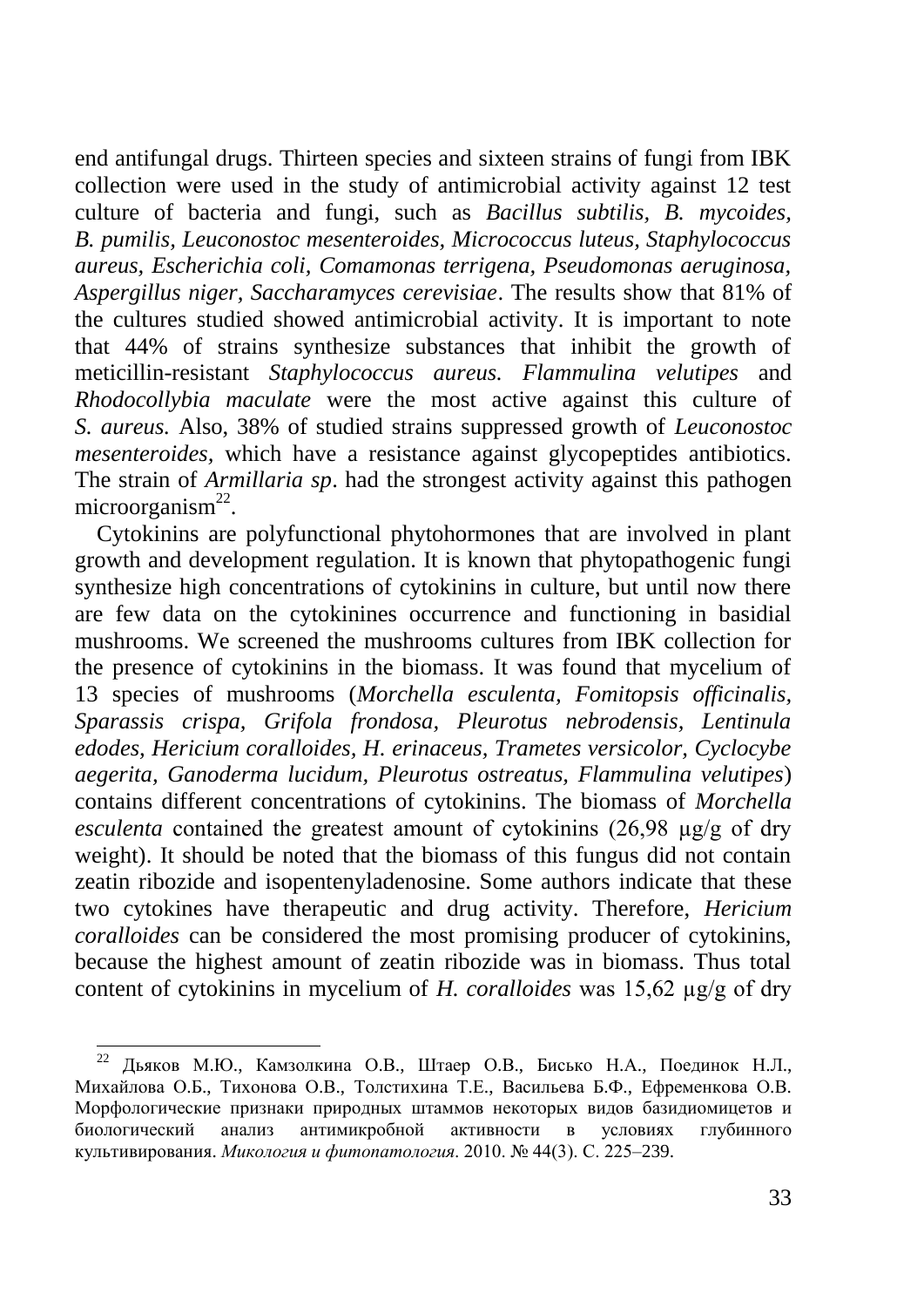weight, while the zeatin ribozide was 26% of the total number of  $cy$ tokinins<sup>23</sup>.

## **CONCLUSIONS**

The IBK mushrooms culture collection involves a total number of 1110 strains belonging to 186 species 88 genera *of Basidiomycota* and *Ascomycota*, including rare and biotechnological important species. Morphological and physiological characteristics of cultures were investigated, and about 100 species were studied using scanning electron microscopy. Criteria for the correct identification of culture were established. Growth and morphogenesis of cultures were investigated under submerged cultivation. It was shown that clamp connections and type of anamorphic structures of different species are the same in submerged culture and on agar media.

One the basis of the IBK mushrooms culture collection strains of medicinal mushrooms that appear promising biotechnological application as producers of fruiting bodies, dietary supplements and metabolites were selected, including same strains of *Ganoderma applanatum, Hericium erinaceus, Laetiporus sulphureus, Lentinus lepideus, Phellinus robustus, Sparassis crispa* and many others species.

Original technologies for obtaining a biomass with high amount medicinal substances (melanins, extra- and intracellular polysaccharides, lipids, vitamins and etc.) from some fungi was created, such as *Crinipellis schevczenkovi, Ganoderma lucidum, Lentinula edodes, Lentinus tegrinus, Trametes versicolor.*

### **SUMMARY**

The IBK mushrooms culture collection includes a total number of 1110 strains belonging to 186 species 88 genera *of Basidiomycota* and *Ascomycota*. Morphological, physiological, biochemical characteristics of cultures were investigated for about 100 species, including rare and

<sup>&</sup>lt;sup>23</sup> Vedenicheva N.P., Al-Maali G.A., Mytropolska N.Y., Mykhaylova O.B., Bisko N.A., Kosakivska I.V. Endogenous cytokinins in medicinal Basidiomycetes mycelial biomass. *Biotechnologia Acta*. 2016. № 9(1). P. 55–63.

Vedenicheva N.P., Al-Maali G.A., Mykhaylova O.B., Lomberg M.L., Bisko N.A., Shcherbatiuk M.M., Kosakivska I.V. Endogenous Cytokinins Dynamics in Mycelial Biomass of Basidiomycetes at Different Stages of Cultivation. *Int J Biochem Physiol*. 2018. № 3(2). P. 000122.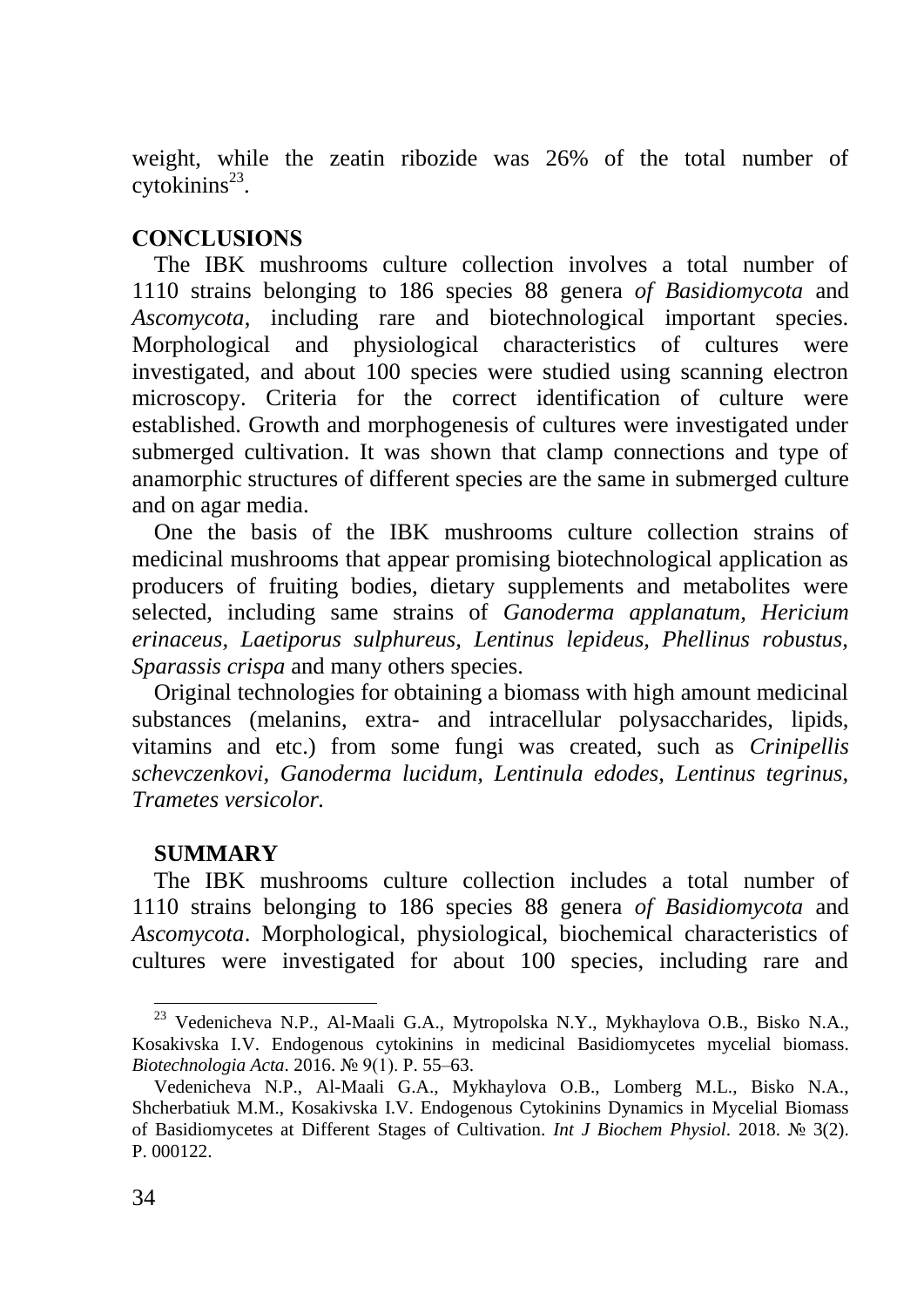biotechnological important species. The biotechnological perspective strains were selected, and the conductions of their submerged cultivation and fructification were developed.

### **REFERENCES**

1. Al-Maali G.A. The influence of different compounds of trace elements on the biomass and synthesis of exopolysaccharides of mycelium Trametes versicolor (Polyporaceae, Polyporales). *Biosystems Deversity*. 2017. № 25(4). P. 289–296.

2. Al-Maali G.A. The influence of metal citrates obtained by aquananotechnology on growth of the strains of medical macromycetes Ganoderma lucidum 1900 and Trametes versicolor 353. *Ukrainian Botanical Journal*. 2015. № 72(4). P. 393–397.

3. Babitskaya V.G., Scherba V.V., Ikonnikova N.V., Bisko N.A., Mitropolskaya N.Y. Melanin complex from medicinal mushroom Inonotus obliquus (Pers.: Fr.) Pilat (Chaga)(Aphyllophoromycetidae). *International Journal of Medicinal Mushrooms*. 2002. № 4. P. 139–145.

4. Bisko N.A., Lomberg M.L., Mytropolska N.Yu., Mykchaylova O.B. The IBK mushroom culture collection. K.: M.G. Kholodny Institute of Botany, National Academy of Sciences of the Ukraine; Alterpres, 2016. 120 р.

5. Bisko N.A., Shcherba, V.V., Mitropolskaya, N.Y. Study of melanin complex from medicinal mushroom Phellinus robustus (P. Karst.) Bourd. et Galz. (Aphyllophoromycetideae). *International Journal of Medicinal Mushrooms*. 2007. № 9(2). P. 177–184.

6. Buchalo A.C., Mykchaylova O.B., Lomberg M.L., Wasser S.P. Microstructures of vegetative mycelium of Macromycetes in pure cultures. K.: M.G. Kholodny Institute of Botany, 2009. 224 р.

7. Mykchaylova O.B., Gryganskyi A.P., Lomberg M.L., Bisko N.A. The study of morphological and cultural properties of Sparassis crispa (Sparassidaceae, Polyporales). *Ukrainian Journal of Ecology*. 2017. № 7(4). P. 550–558.

8. Mykchaylova O.B., Bisko N.A., Sukhomlyn M.M., Lomberg M.L., Pasaylyuk M.V., Petrichuk Y.V., Gryganskyi A.P. Biological peculiarities of a rare medicinal mushroom Fomitopsis officinalis (Fomitopsidaceae, Polyporales) on agar media and plant substrates. *Regulatory Mechanisms in Biosystems*. 2017. № 8(4). P. 469–475.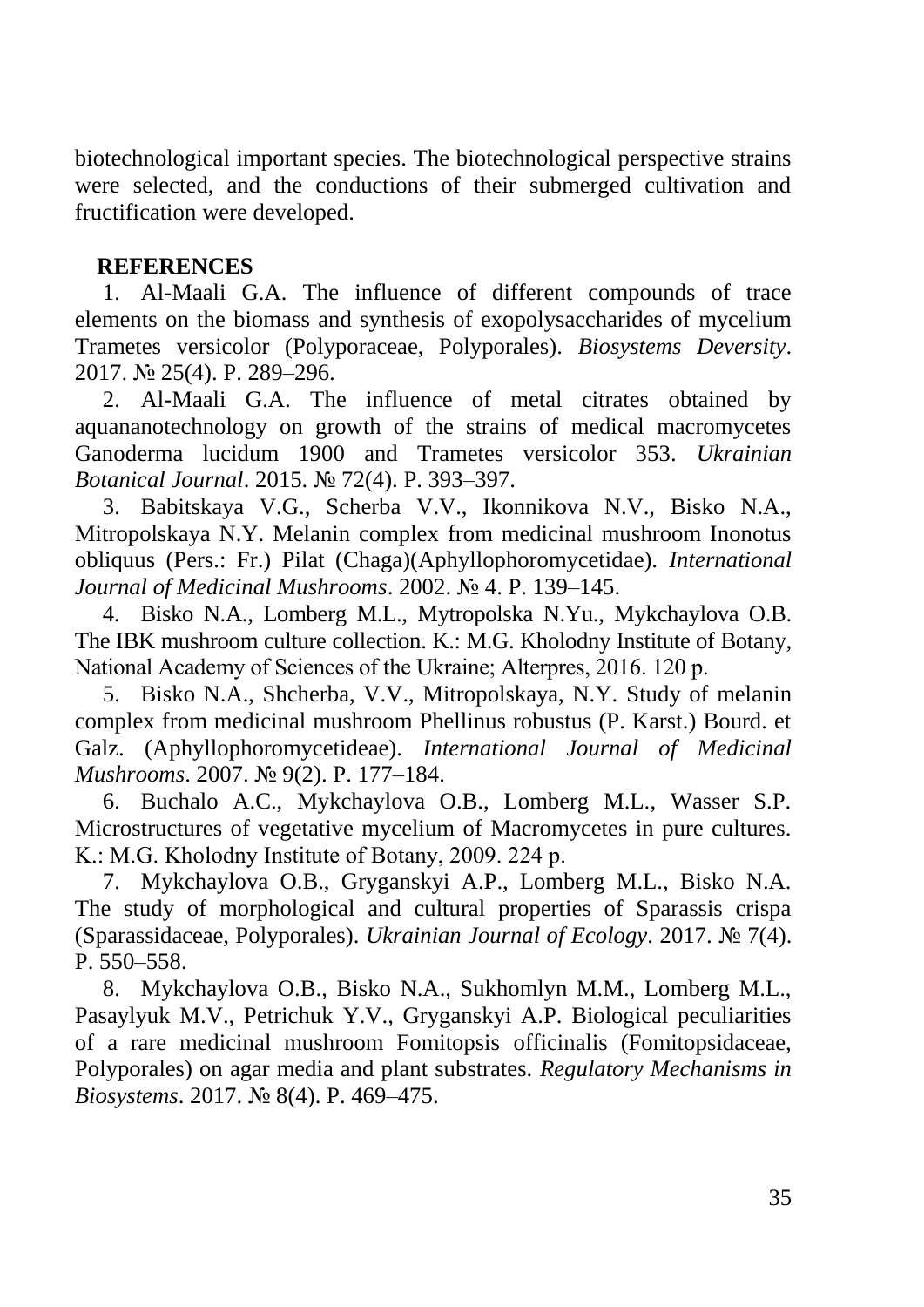9. Scherba V.V., Babitskaya V.G. Polysaccharides of xylotrophic basidiomycetes. *Applied biochemistry and microbiology*. 2008. № 44(1). P. 78–83.

10. Vedenicheva N.P., Al-Maali G.A., Mykhaylova O.B., Lomberg M.L., Bisko N.A., Shcherbatiuk M.M., Kosakivska I.V. Endogenous Cytokinins Dynamics in Mycelial Biomass of Basidiomycetes at Different Stages of Cultivation. *Int J Biochem Physiol*. 2018. № 3(2). P. 000122.

11. Vedenicheva N.P., Al-Maali G.A., Mytropolska N.Y., Mykhaylova O.B., Bisko N.A., Kosakivska I.V. Endogenous cytokinins in medicinal Basidiomycetes mycelial biomass. *Biotechnologia Acta*. 2016. № 9(1). P. 55–63.

12. Бабицкая В.Г., Черноок Т.В., Щерба В.В., Пучкова Т.А., Филимонова Т.В., Осадчая О.В. Характеристика липидов глубинного мицелия грибов. *Труды Белорусского государственного университета*. 2009. № 4(1). С. 24–28.

13. Бисько Н.А., Бабицкая В.Г., Бухало А.С., Круподерова Т.А., Ломберг М.Л., Михалова О.Б., Пучкова Т.А., Соломко Э.Ф., Щерба В.В. Биологические свойства лекарственных макромицетов в культуре: в 2 т. К.: Институт ботаники им. Н.Г. Холодного НАН Украины, 2012. Т. 2. 459 с.

14. Бісько Н.А., Ровбель Н.М., Гончарова І.А. Біосорбція важких металів міцелієм вищих базидіальних грибів. *Український ботанічний журнал*. 2004. № 61(6). С. 52–56.

15. Бухало А.С., Бабицкая В.Г., Бисько Н.А., Вассер С.П., Дудка И.А., Митропольская Н.Ю., Михайлова О.Б., Негрейко А.М., Поединок Н.Л., Соломко Е.Ф. Биологические свойства лекарственных макромицетов в культуре: в 2 т. К.: Альтерпрес, 2011. Т. 1. 212 с.

16. Червона книга України. Рослинний світ / за ред. Я.П. Дідуха. К.: Глобалконсалтинг, 2009. 900 с.

17. Дьяков М.Ю., Камзолкина О.В., Штаер О.В., Бисько Н.А., Поединок Н.Л., Михайлова О.Б., Тихонова О.В., Толстихина Т.Е., Васильева Б.Ф., Ефременкова О.В. Морфологические признаки природных штаммов некоторых видов базидиомицетов и биологический анализ антимикробной активности в условиях глубинного культивирования. *Микология и фитопатология*. 2010. № 44(3). С. 225–239.